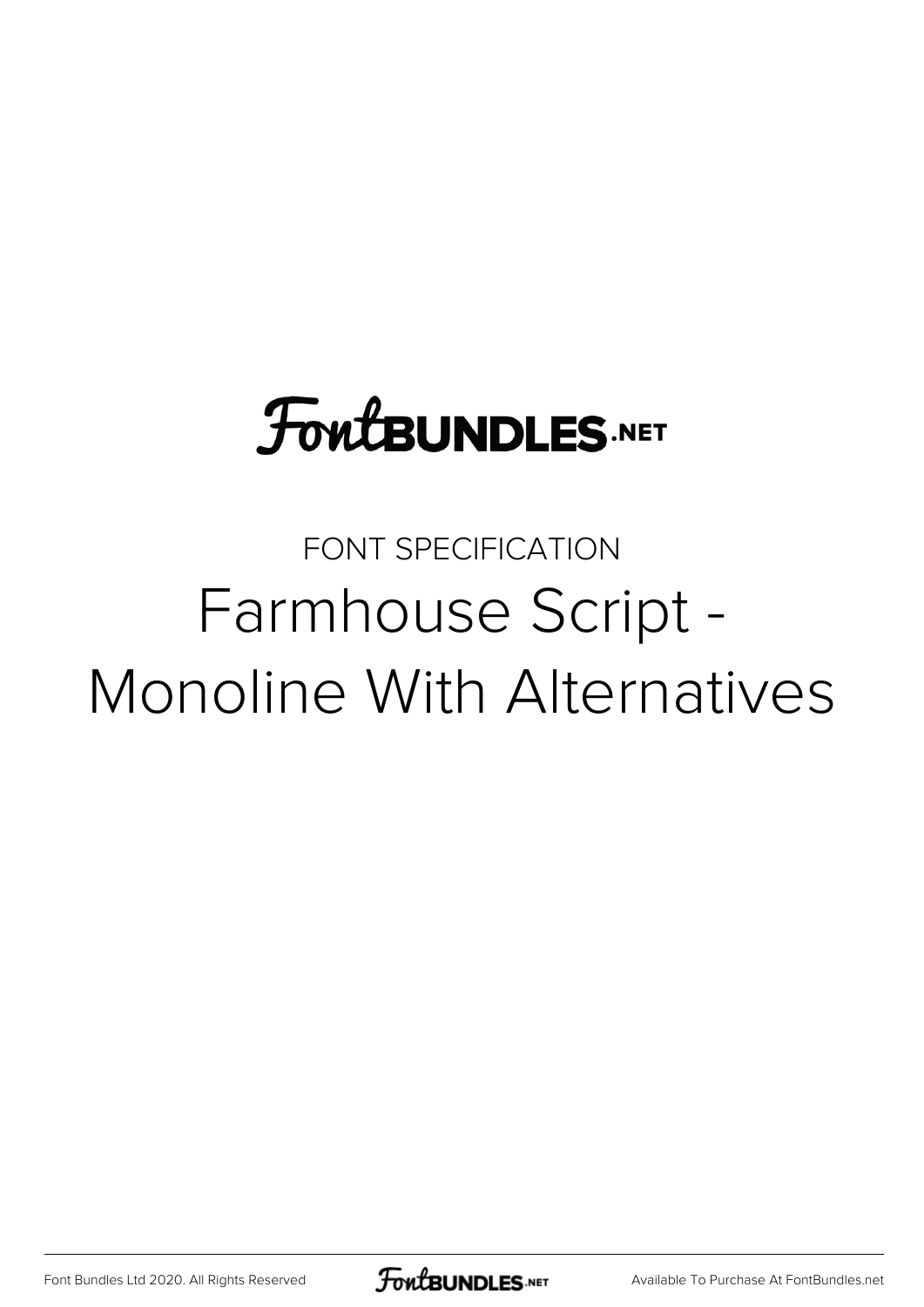## CLNFarmhouseScript - Regular

**Uppercase Characters** 

## *ABCDEFGHIJKLMNOPQRSTUVW*  $XYZ$

Lowercase Characters

abcdefghijkImnopgrstuvwx YZ

**Numbers** 

0123456789

Punctuation and Symbols



All Other Glyphs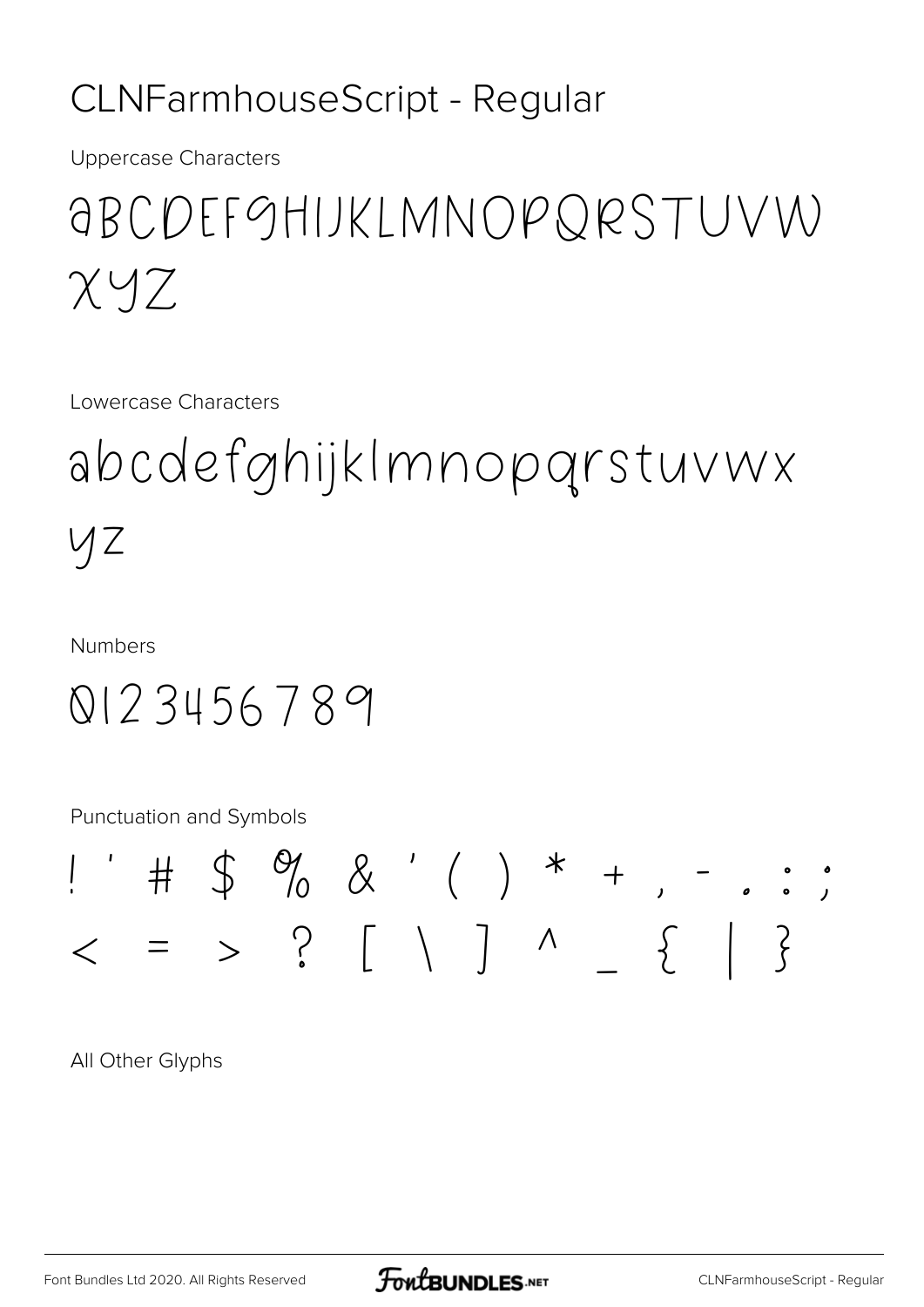